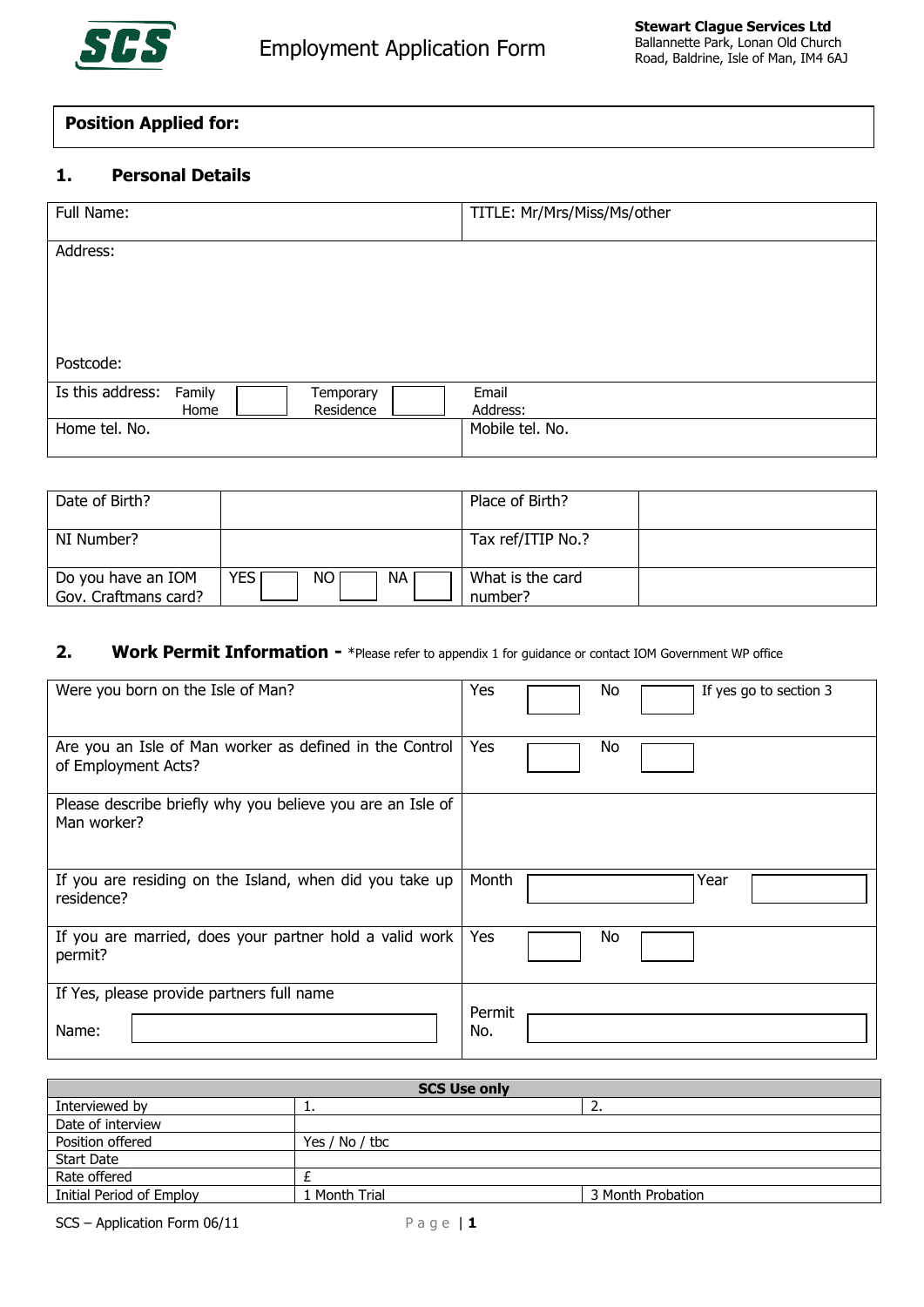

# **3. Current or Most Recent Employer**

| Current/most recent<br>employer (address)     | Responsibilities and in what<br>capacity | FT or PT | Date from | Reason for seeking alternative<br>employment |
|-----------------------------------------------|------------------------------------------|----------|-----------|----------------------------------------------|
|                                               |                                          |          |           |                                              |
|                                               |                                          |          |           |                                              |
|                                               |                                          |          |           |                                              |
|                                               |                                          |          |           |                                              |
|                                               |                                          |          |           |                                              |
| Notice Required?                              |                                          |          |           |                                              |
| Final Salary or Hourly rate incl. allowances? |                                          |          |           |                                              |

# **4. Previous Employment – most recent first** (please use extra sheet or attach CV)

| Previous employers<br>(name and address)                                                                                              | Responsibilities and in<br>what capacity | FT/PT | Base salary<br>add. allowance      | Date<br>From | Date<br>To | Reason for leaving |
|---------------------------------------------------------------------------------------------------------------------------------------|------------------------------------------|-------|------------------------------------|--------------|------------|--------------------|
|                                                                                                                                       |                                          |       |                                    |              |            |                    |
|                                                                                                                                       |                                          |       |                                    |              |            |                    |
|                                                                                                                                       |                                          |       |                                    |              |            |                    |
|                                                                                                                                       |                                          |       |                                    |              |            |                    |
|                                                                                                                                       |                                          |       |                                    |              |            |                    |
|                                                                                                                                       |                                          |       |                                    |              |            |                    |
|                                                                                                                                       |                                          |       |                                    |              |            |                    |
|                                                                                                                                       |                                          |       |                                    |              |            |                    |
|                                                                                                                                       |                                          |       |                                    |              |            |                    |
|                                                                                                                                       |                                          |       |                                    |              |            |                    |
|                                                                                                                                       |                                          |       |                                    |              |            |                    |
|                                                                                                                                       |                                          |       |                                    |              |            |                    |
|                                                                                                                                       |                                          |       |                                    |              |            |                    |
|                                                                                                                                       |                                          |       |                                    |              |            |                    |
|                                                                                                                                       |                                          |       |                                    |              |            |                    |
| Do you have any disciplinary issues either in current or<br>previous employment?                                                      |                                          |       | (if yes) please give brief details |              |            |                    |
| Do you have any Industrial Relation issues either in<br>current or previous employment?                                               |                                          |       | (if yes) please give brief details |              |            |                    |
| Please state whether you have previously been<br>dismissed from any employment, office or other<br>position by a reason of misconduct |                                          |       | (if yes) please give brief details |              |            |                    |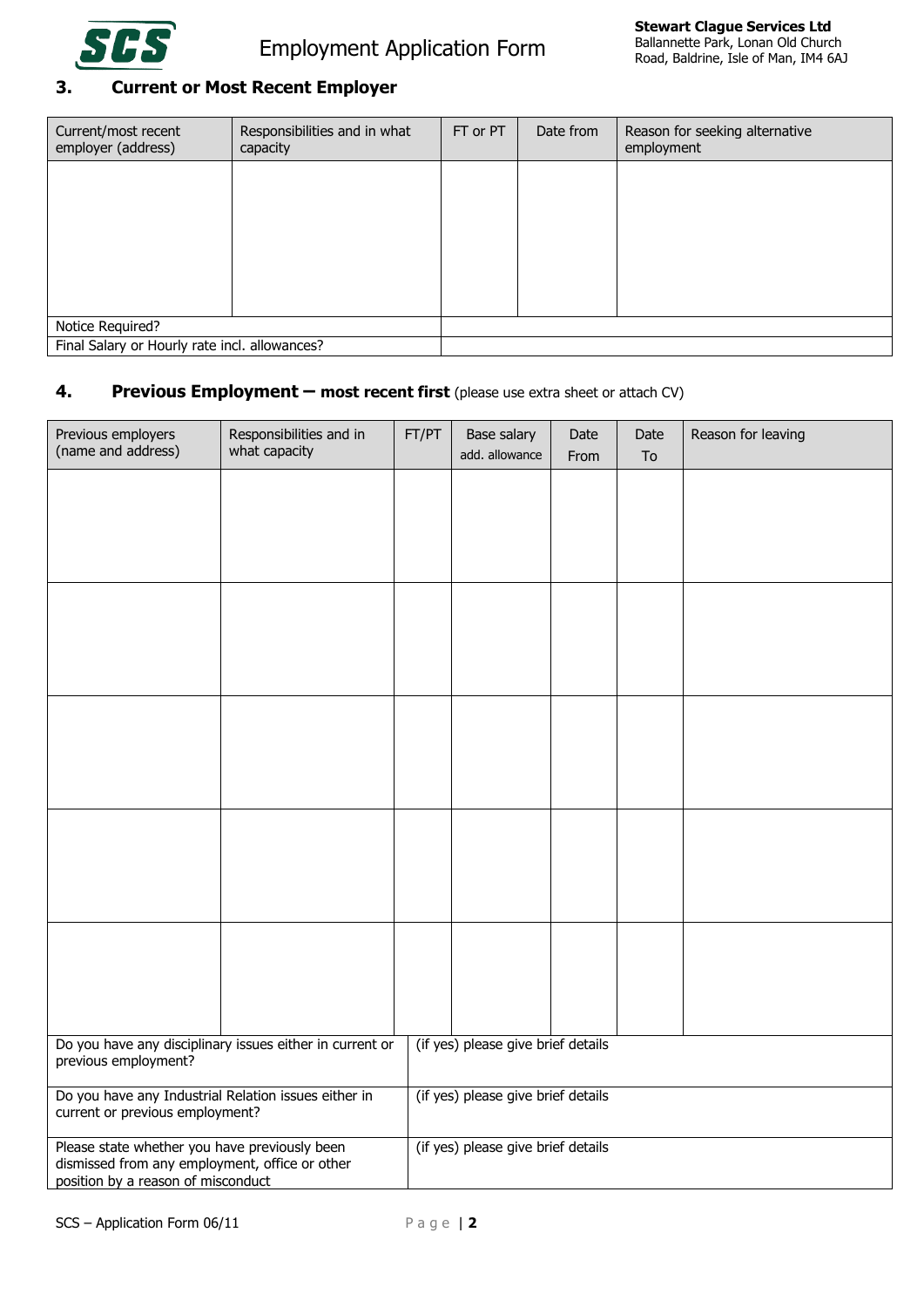

### **5. Education & Training – most recent first**

| Secondary/Further/Higher Institution Course, Subject (name and address) | Grade Award | $\overline{FT/PT}$ | Date<br>from | Date<br>to |
|-------------------------------------------------------------------------|-------------|--------------------|--------------|------------|
|                                                                         |             |                    |              |            |
|                                                                         |             |                    |              |            |
|                                                                         |             |                    |              |            |
|                                                                         |             |                    |              |            |
|                                                                         |             |                    |              |            |
|                                                                         |             |                    |              |            |
|                                                                         |             |                    |              |            |
|                                                                         |             |                    |              |            |
|                                                                         |             |                    |              |            |

# **6. Personal / Professional Development**

Personal or Professional development (include any courses, memberships of professional organisations, voluntary work or responsibilities you consider relevant, with outcomes where applicable)

# **7. Specific Skills / Other Supporting Information**

Please give details of any specific skills or other supporting information you feel is relevant to this application (at the back of this application is an additional blank page should you require it)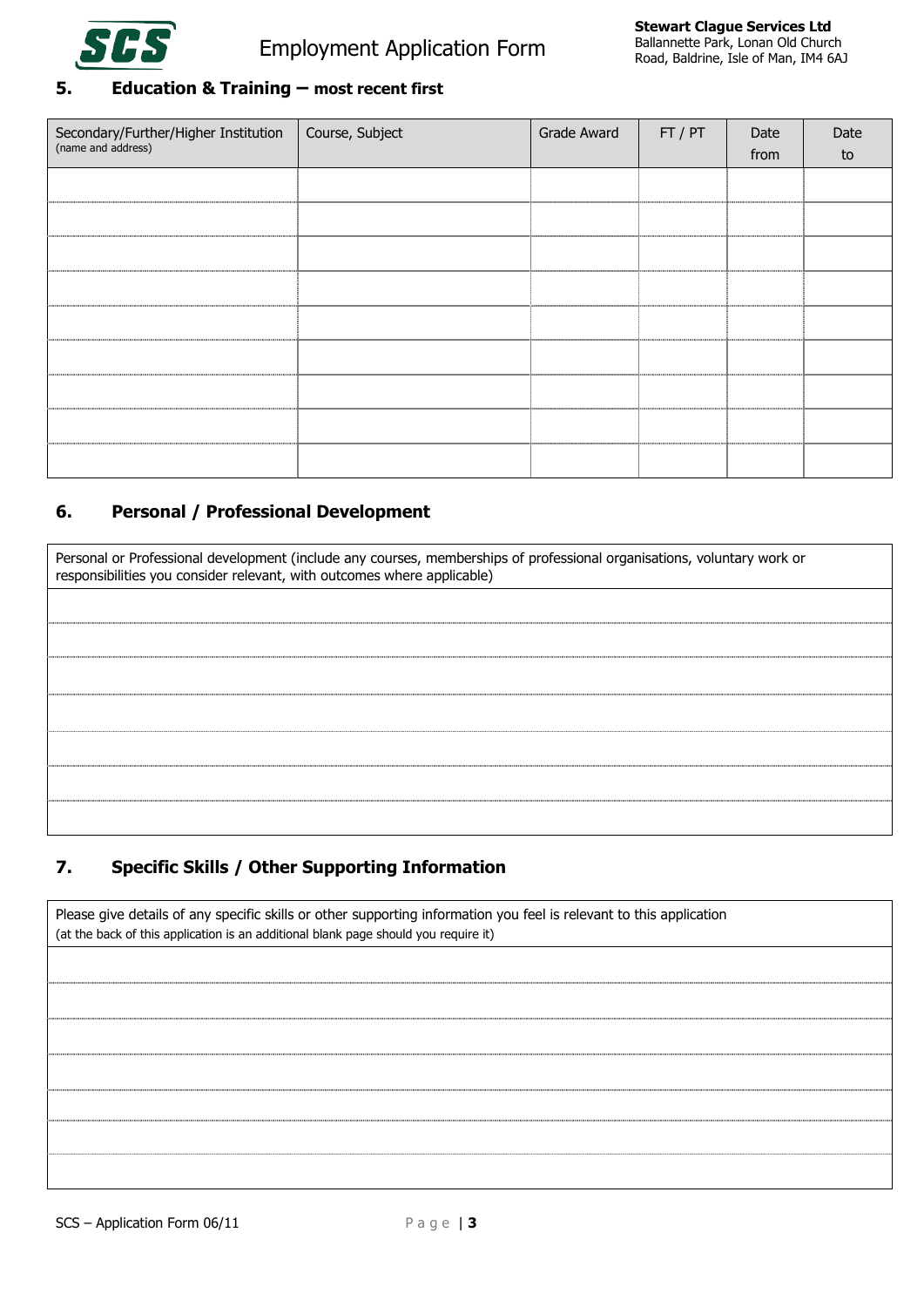

# **8. Additional Information**

| Do you hold a driving licence?                                                        | Yes/No                                                                                            |
|---------------------------------------------------------------------------------------|---------------------------------------------------------------------------------------------------|
| Are there any endorsements on licence or are any pending?                             | Yes/No                                                                                            |
| Do you have your own vehicle for work?                                                | Yes/No                                                                                            |
| Do you possess a tool kit relevant to the position?                                   | Yes/No                                                                                            |
| Do You Smoke?                                                                         | Yes/No                                                                                            |
| Do you use recreational drugs?                                                        | Yes/No                                                                                            |
| Do you have any criminal convictions? (other than motoring<br>offences)               | Yes/No                                                                                            |
| Have you spent any time in prison or had an anti-social behaviour                     | Yes/No                                                                                            |
| order issued against you? (ASBO)                                                      | If yes please give details below                                                                  |
| (Also, please see Rehabilitation of Offenders below)                                  |                                                                                                   |
| For certain positions there will be a requirement for a Police                        | Yes/No                                                                                            |
| Criminal Records Bureau check to be obtained                                          | If yes please give details below or on p9                                                         |
| Are there any issues that may affect the employ?                                      |                                                                                                   |
| (Also, please see Rehabilitation of Offenders Act section)                            |                                                                                                   |
| Do you have any holidays booked between now and the end of the<br>year (give details) | Yes/No                                                                                            |
| Has this form been completed in your own handwriting                                  | Yes/No                                                                                            |
| Where did you see the post advertised?                                                | Job Centre Office<br>Local Newspaper<br>Job Centre Website<br><b>SCS Website</b><br>Word of Mouth |

#### **9. Referees**

Please give the names and addresses of two referees (not relatives), including a telephone number. One referee must be your current (or most recent) employer / line manager or course tutor if you are a school/college leaver.

Your referees must be able to provide direct knowledge of your work performance and attendance record.

References maybe taken up for shortlisted candidates only, prior to interview.

| <b>Current/most recent employer:</b>   |                                                                     | Other referee:                                                      |
|----------------------------------------|---------------------------------------------------------------------|---------------------------------------------------------------------|
|                                        | Please tick box if this referee can be contacted prior to interview | Please tick box if this referee can be contacted prior to interview |
| Title:                                 | Mr/Mrs/Miss/Ms/Dr                                                   | Title:<br>Mr/Mrs/Miss/Ms/Dr                                         |
| Name:                                  |                                                                     | Name:                                                               |
| Job title:                             |                                                                     | Job title:                                                          |
|                                        | Organisation/company                                                | Organisation/company:                                               |
| Address:                               |                                                                     | Address:                                                            |
|                                        |                                                                     |                                                                     |
|                                        | Post code:                                                          | Post code:                                                          |
| Relationship: (eg line manager, tutor) |                                                                     | Relationship: (eg line manager, tutor)                              |
| Telephone number:<br>Email address:    |                                                                     | Telephone number:<br>Email address:                                 |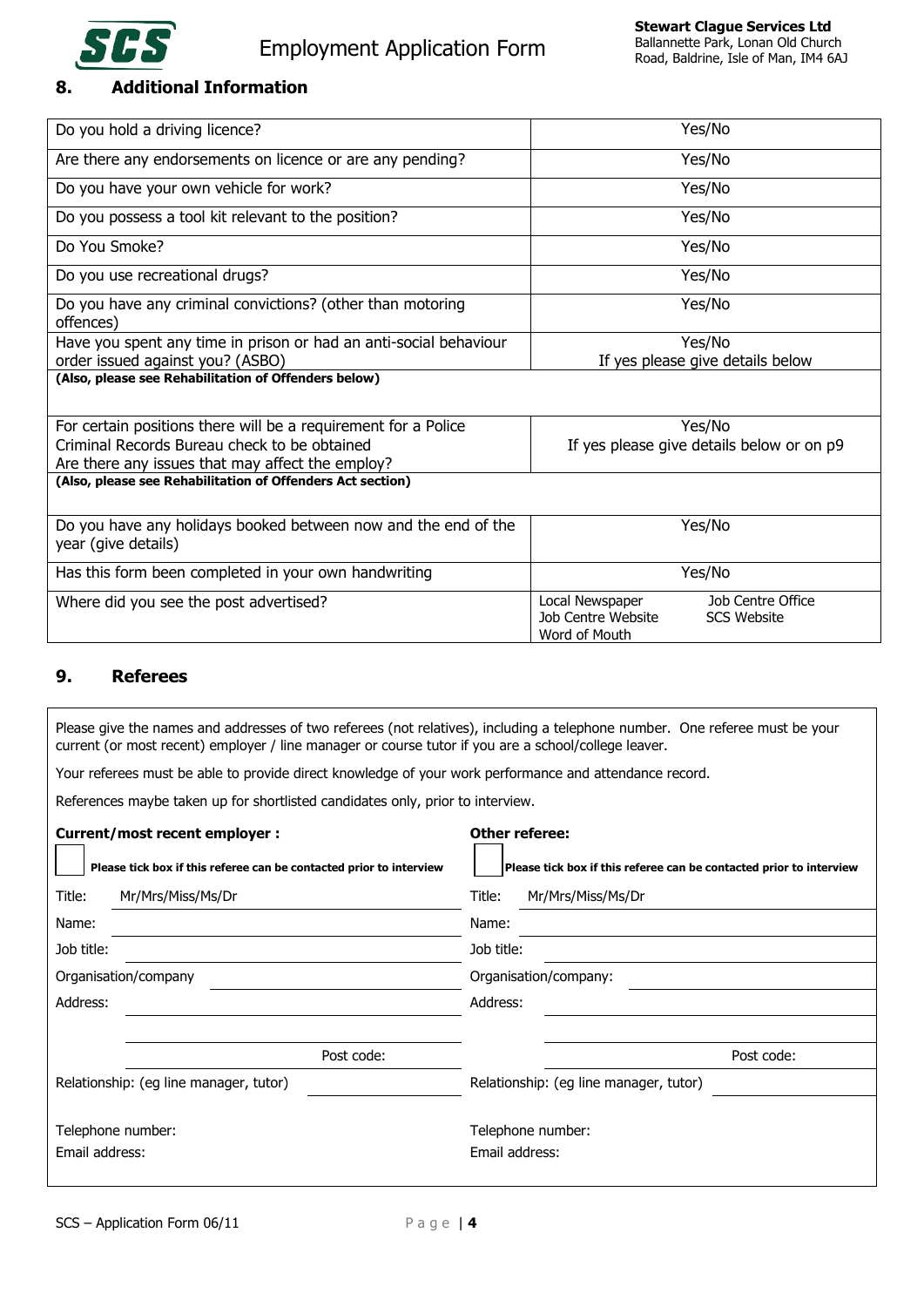

### **REHABILITATION OF OFFENDERS ACT** Please refer appendix 2 for quidance before completing this section

| Because by the nature of the work for which you are applying and accesses you may have SCS need to satisfy<br>security checks which as a company we are asked for. |        |  |  |
|--------------------------------------------------------------------------------------------------------------------------------------------------------------------|--------|--|--|
| In the event of employment, any failure to disclose such convictions could result in disciplinary action or immediate dismissal                                    |        |  |  |
| Any information given will be completely confidential                                                                                                              |        |  |  |
| 1. Have you had any cautions, convictions, warnings or reprimands?                                                                                                 | Yes/No |  |  |
| If YES, please provide full details (court, offence, judgement and date)                                                                                           |        |  |  |
|                                                                                                                                                                    |        |  |  |
|                                                                                                                                                                    |        |  |  |
|                                                                                                                                                                    |        |  |  |
|                                                                                                                                                                    |        |  |  |
|                                                                                                                                                                    |        |  |  |
|                                                                                                                                                                    |        |  |  |
| 2. You are required to declare if you are currently the subject of any investigation or proceedings by any body                                                    |        |  |  |
| having regulatory functions relating to educational professionals including such body in another country                                                           |        |  |  |
|                                                                                                                                                                    |        |  |  |
| Are you currently the subject of any investigation or proceedings?                                                                                                 | Yes/No |  |  |
| If YES, please provide full details                                                                                                                                |        |  |  |
|                                                                                                                                                                    |        |  |  |
|                                                                                                                                                                    |        |  |  |
|                                                                                                                                                                    |        |  |  |
| 3. You must also disclose if you have ever been disqualified from the practice of a profession or required to                                                      |        |  |  |
| practice it subject to specified limitations following fitness to practice proceedings by a regulatory body in the                                                 |        |  |  |
| UK or in another country                                                                                                                                           |        |  |  |
|                                                                                                                                                                    |        |  |  |
| Have you ever been disqualified from the practice of a profession or required to practice it subject to specified<br>limitations?                                  | Yes/No |  |  |
|                                                                                                                                                                    |        |  |  |
| If YES, please provide full details                                                                                                                                |        |  |  |
|                                                                                                                                                                    |        |  |  |
|                                                                                                                                                                    |        |  |  |
|                                                                                                                                                                    |        |  |  |
|                                                                                                                                                                    |        |  |  |
|                                                                                                                                                                    |        |  |  |
| 4. Are you currently the subject of any police investigation in the IOM, UK or any other country?                                                                  | Yes/No |  |  |
| If YES, please provide full details                                                                                                                                |        |  |  |
|                                                                                                                                                                    |        |  |  |
|                                                                                                                                                                    |        |  |  |
|                                                                                                                                                                    |        |  |  |
|                                                                                                                                                                    |        |  |  |
|                                                                                                                                                                    |        |  |  |
|                                                                                                                                                                    |        |  |  |
|                                                                                                                                                                    |        |  |  |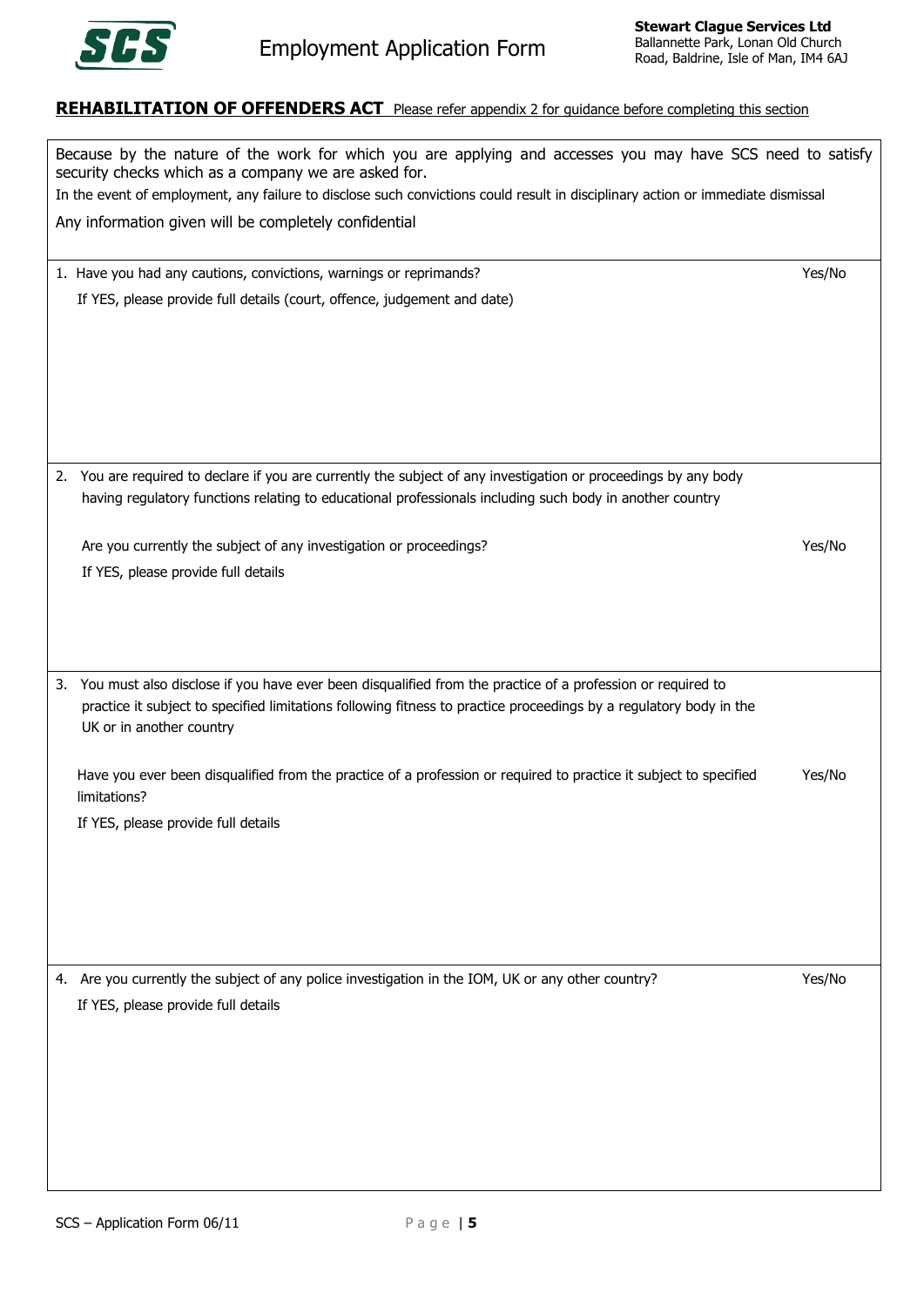

Because by the nature of the work for which you are applying – the purpose of the pre employment health assessment is to ensure, so far as possible, that you are fit for the post and work you have applied for and are able to carry out that function in order to protect your own and others health and safety.

#### The information you provide will remain confidential.

| 1. Are you registered disabled?                                                                                                                                                        | Yes/No |
|----------------------------------------------------------------------------------------------------------------------------------------------------------------------------------------|--------|
| Are there any adjustments that may be required to be made should you be invited for interview?<br>2.<br>If YES, please provide full details                                            | Yes/No |
| 3. Are you receiving any medical treatment at present or taking any medication which may<br>adversely affect your ability to work in this post?<br>If YES, please provide full details | Yes/No |
| 4. Please state details of sickness absence from work or education during the past 2 years                                                                                             |        |
| Total no. of absences<br>Total no. of days                                                                                                                                             |        |
| 5. Are you in receipt of an ill health retirement pension?                                                                                                                             | Yes/No |

Please state if you have ever suffered from any of the following by ticking the appropriate box and giving full details in the space provided including dates of occurrences.

| <b>PROBLEM</b>                                        | <b>YES</b> | <b>NO</b> | <b>DETAILS</b> |
|-------------------------------------------------------|------------|-----------|----------------|
| Fits, Faints, Epilepsy                                |            |           |                |
| Recurring Headaches or Migraines                      |            |           |                |
| Heart Trouble, High Blood Pressure,<br>Palpitations   |            |           |                |
| Asthma, Hayfever, Bronchitis                          |            |           |                |
| Skin Rashes, Psoriasis, Eczema or other<br>conditions |            |           |                |
| Abscesses                                             |            |           |                |
| Diabetes, Thyroid or Gland Problems                   |            |           |                |
| Back Trouble, Lumbago, Sciatica                       |            |           |                |
| Arthritis, Rheumatism                                 |            |           |                |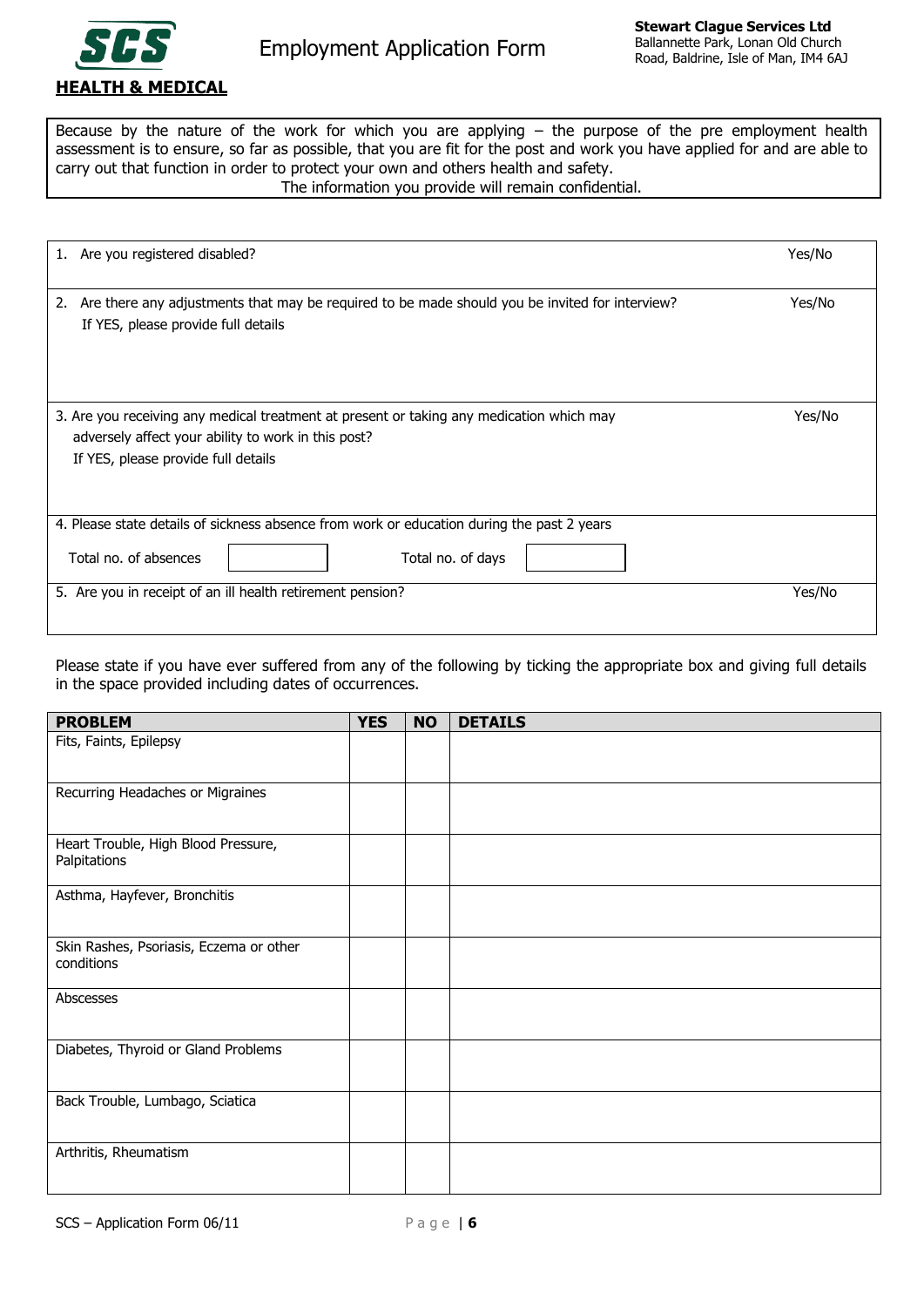

#### **Cont.**

| <b>PROBLEM</b>                                                                                                                                   | <b>YES</b> | <b>NO</b> | <b>DETAILS</b> |
|--------------------------------------------------------------------------------------------------------------------------------------------------|------------|-----------|----------------|
| Gastric/Duodenal Ulcer or other Disorder of<br>Stomach, Liver or Bowel                                                                           |            |           |                |
| Varicose Veins, Swelling of Legs or Ankles                                                                                                       |            |           |                |
| Injury to Bones, Muscles, Joints/ Tendons<br>or Ligaments, including Wrist                                                                       |            |           |                |
| Ears, Nose or Throat Disorders, or any<br>deafness                                                                                               |            |           |                |
| Nervous Breakdown, Disease of the<br>Nervous System, Depression                                                                                  |            |           |                |
| Have you had any operations or are you<br>waiting to have one?                                                                                   |            |           |                |
| Have you had any major injury, Operation<br>or Accident?                                                                                         |            |           |                |
| Is your sight good for all normal purposes?                                                                                                      |            |           |                |
| Do you wear Contact Lenses or Glasses, if<br>so what for?                                                                                        |            |           |                |
| Do you have any hearing problems not<br>corrected with a hearing aid?                                                                            |            |           |                |
| Have you ever had any mental illness or<br>psychological problems?                                                                               |            |           |                |
| Have you ever had a drug or alcohol<br>problem? (Please ask for SCS policy)                                                                      |            |           |                |
| Do you have any allergies or sensitivities?                                                                                                      |            |           |                |
| Do you smoke now or have you ever<br>smoked?                                                                                                     |            |           |                |
| Have you ever had treatment for<br>Tuberculosis (TB)?                                                                                            |            |           |                |
| In the last 12 months have you had a<br>cough for more than 3 weeks, ever<br>coughed up blood or had any unexplained<br>loss of weight or fever? |            |           |                |
| Have you ever had any illness, which may<br>have been caused or made worse by your<br>work?                                                      |            |           |                |
| Any other medical details relevant to your<br>employment by us including past industrial<br>disease or accident?                                 |            |           |                |
| Do you have private medical insurance                                                                                                            |            |           |                |
| Do you have any pre medical conditions not<br>mentioned above?                                                                                   |            |           |                |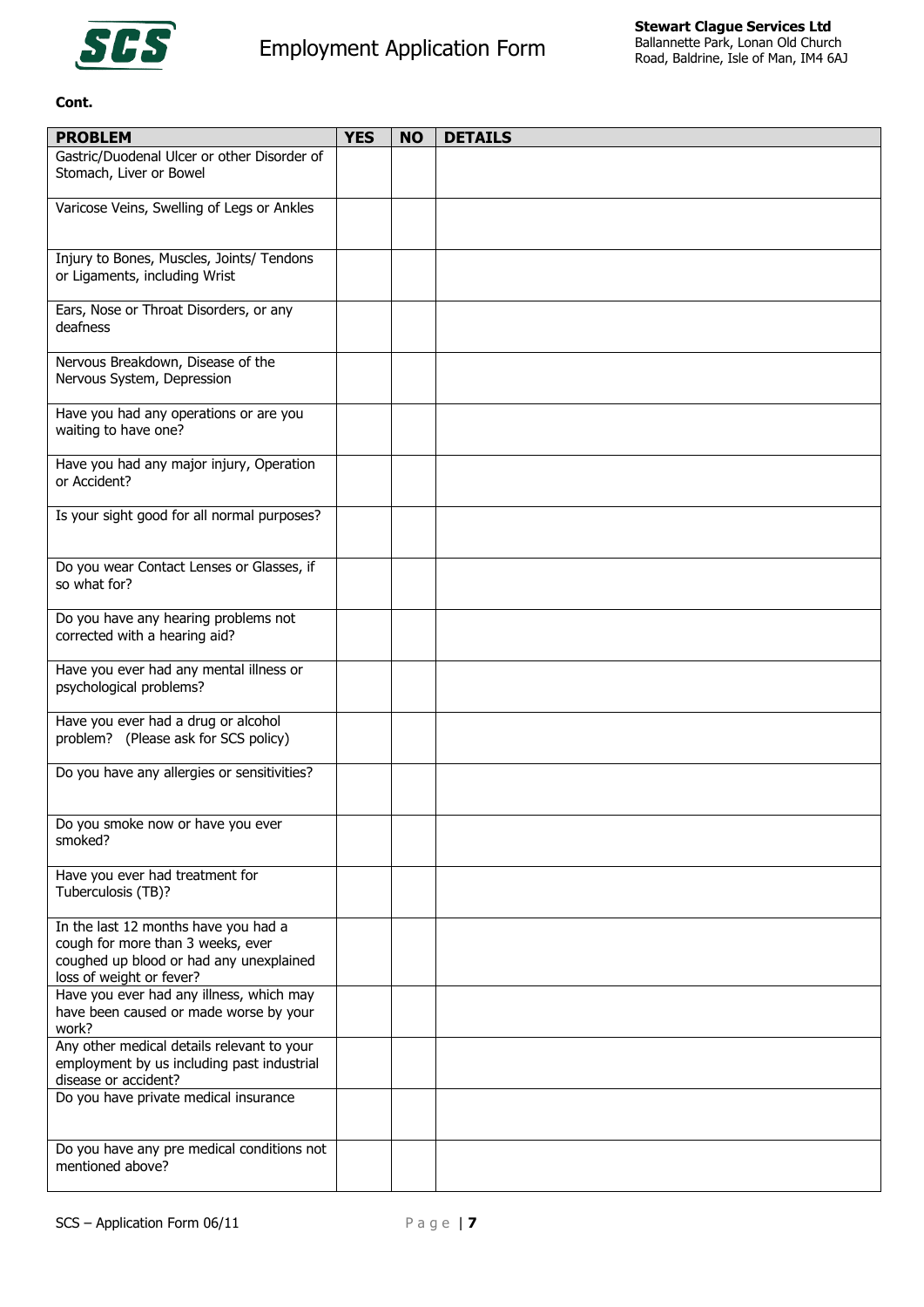

# **VACCINATION HISTORY:**

- 1. Have you ever had any of the following vaccinations or tests, please indicate YES, NO or DON'T KNOW. Please indicate dates where known.
- 2. You should be advised that all trades experience exposure to certain biological hazards.
- 3. You are urged to seek the advice of your Doctor relative to the level of vaccination cover you may benefit from.

| <b>Immunisation</b>           | <b>Yes</b> | <b>No</b> | <b>Don't Know</b> | <b>Dates</b> |
|-------------------------------|------------|-----------|-------------------|--------------|
|                               |            |           |                   |              |
| Tetanus                       |            |           |                   |              |
| Rubella (German Measles)      |            |           |                   |              |
| TB Test (Heaf, Tine, Mantoux) |            |           |                   |              |
| BCG (TB Vaccination)          |            |           |                   |              |
| Hepatitis A                   |            |           |                   |              |
| Hepatitis B                   |            |           |                   |              |
| Injection No 1                |            |           |                   |              |
| Injection No 2                |            |           |                   |              |
| Injection No 3                |            |           |                   |              |
| <b>Blood Test</b>             |            |           |                   |              |
| Booster Dose                  |            |           |                   |              |
| <b>Blood Test</b>             |            |           |                   |              |

# **DATA PROTECTION STATEMENT**

The information you provide on this form, and that obtained from other relevant sources, will be used to process your application for employment. The personal information that you give us will also be used in a confidential manner to help us monitor our recruitment process.

If you succeed in your application and take up employment with us, the information will be used in the administration of your employment with us. I understand that personal details about me will be held electronically and manually for employment purposes, subject to the requirements of the Isle of Man Data Protection Act 2002. We may also use the information if there is a complaint or legal challenge relevant to this recruitment process.

We may check the information collected, with third parties or with other information held by us. We may also use, or pass to certain third parties, information to prevent or detect crime, to protect public funds, or in other ways as permitted by law.

By signing the application form we will be assuming that you agree to the processing of sensitive personal data, (as described above), in accordance with our registration with the Data Protection Registrar.

#### **Declaration**

I declare that the information I have given in this application including medical and health questions along with my letter of application is accurate and true. I understand that providing misleading or false information will disqualify me from appointment OR, if appointed, may result in my immediate dismissal.

Signature: Date: Date: Date: Date: Date: Date: Date: Date: Date: Date: Date: Date: Date: Date: Date: Date: Date: Date: Date: Date: Date: Date: Date: Date: Date: Date: Date: Date: Date: Date: Date: Date: Date: Date: Date: D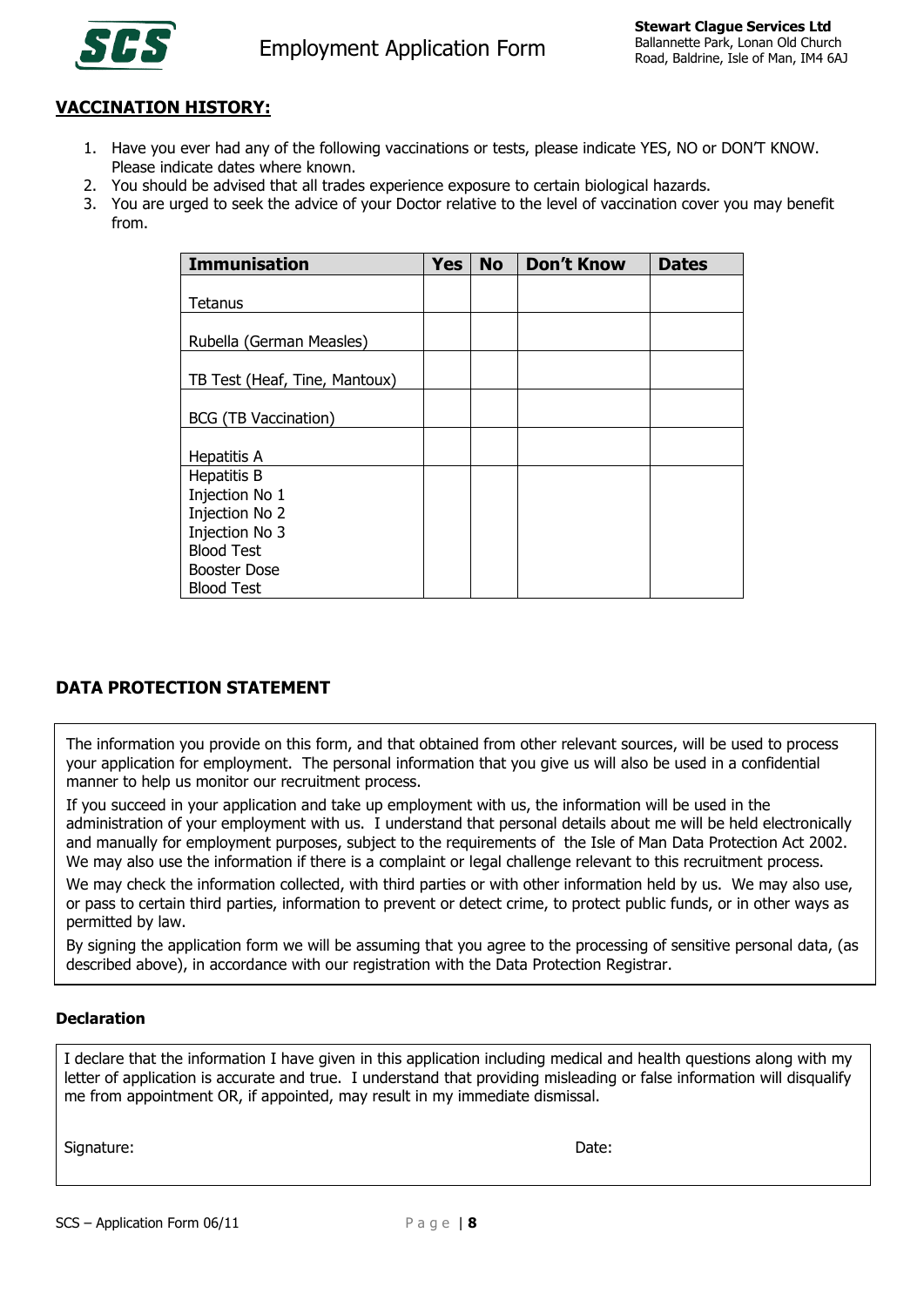

# **THIS PAGE CAN BE USED FOR ANY OTHER INFORMATION THAT YOU MAY WISH TO OFFER IN SUPPORT OF YOUR APPLICATION**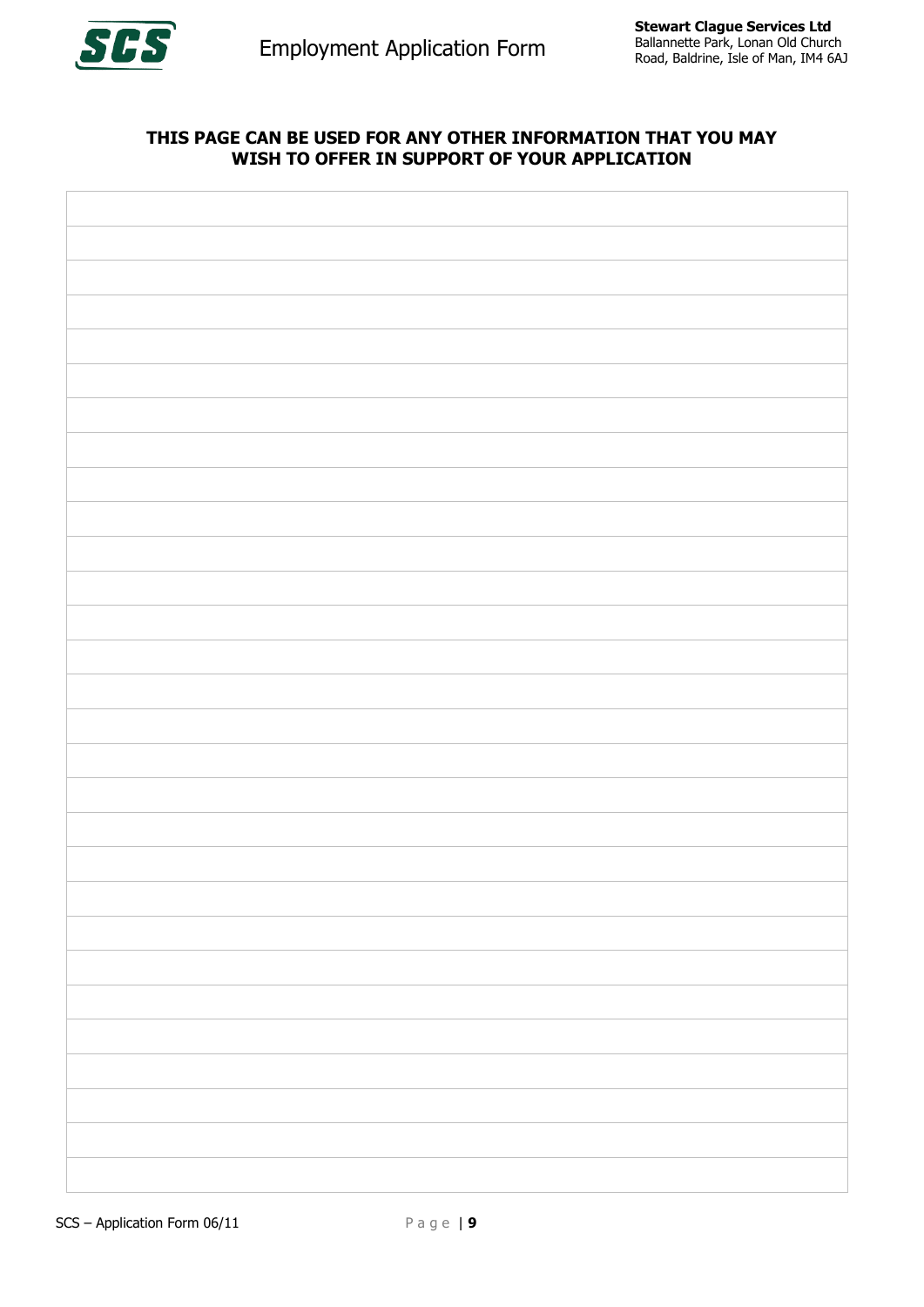

# **APPENDIX 1 – Work Permits**

Under the provisions of the Control of Employment Acts and the Regulations made thereunder, any person who is not an Isle of Man Worker requires a work permit issued by the Department of Trade and Industry before taking up employment or self employment in the Isle of Man, except in the case of a few exempted employments.

An **Isle of Man Worker** is a person:-

- (a) Who was born on the Island; or
- (b) Who has been ordinarily resident in the Island for a period of not less than 10 consecutive years at any time; or
- (c) Who has been ordinarily resident in the Island for any continuous period of 5 years commencing on or after the 1st June 1963 unless within 5 years of so qualifying he ceases to be ordinarily resident in the Island and fails to resume such residence within 15 years. However, if he so resumes such residence but within the following 5 years he again ceases to be ordinarily resident in the Island he shall thereupon cease to be qualified as an Isle of Man Worker; or
- (d) Who is married to a person who is qualified as an Isle of Man Worker; or
- (e) Who, having been ordinarily resident in the Island for a period of not less than 3 years immediately prior to termination of the marriage or who continues to be so resident in the Island, was formerly married to an Isle of Man Worker; or
- (f) Who is the child of a person who is qualified as an Isle of Man Worker; AND at the time of the former's birth, was serving or was married to a person who was serving in the armed forces of the Crown or in any of the capacities mentioned in Schedule 1 of the Disabled Persons Employment Act 1946 and was either born in the Island or such service immediately followed a period of residence in the Island of not less than three years; or
- (g) One of whose parents:- (i) was born in the Island; and (ii) was ordinarily resident in the Island for the 5 consecutive years immediately following his birth in the Island; or
- (h) Who has, during a period in which he was ordinarily resident in the Island been receiving full-time education, whether in the Island or elsewhere, but that person shall cease to be qualified as an Isle of Man Worker under this paragraph if he ceases to be ordinarily resident in the Island.

Please refer to IOM Work Permit Office for further details.